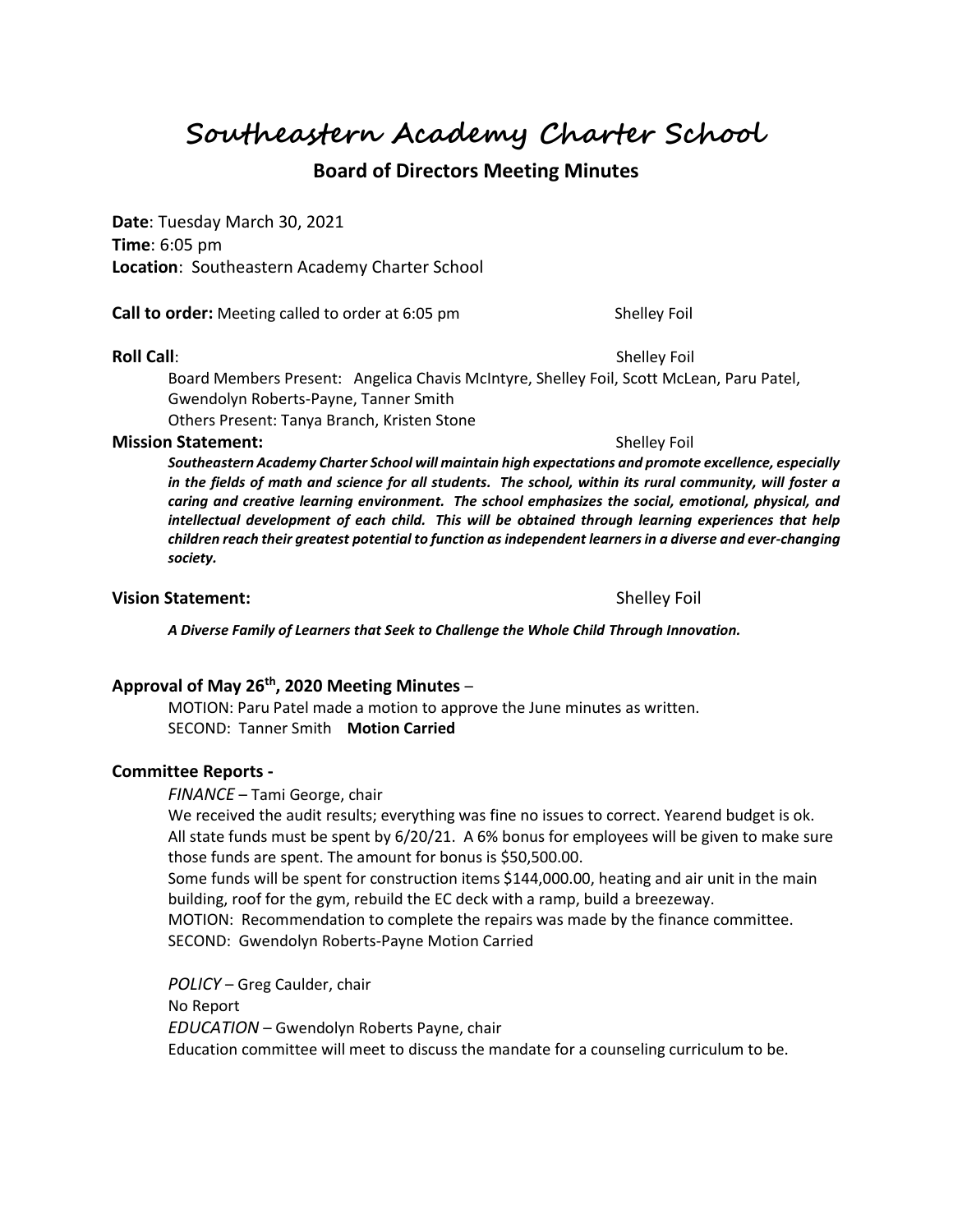added to all charter schools. Committee will also be selecting materials to be used with students. Recommendation made by Gwendolyn Roberts Payne to hire a parttime social worker.

if there are funds to include this position in the budget. Motion Gwendolyn Roberts-Payne Seconded Tanner Smith Motion Carried

## **Report from the Principal – Kristen Stone**

| Calendar was approved prior to COVID School day will be from 8:00 Am-3:00 Pm. |          |
|-------------------------------------------------------------------------------|----------|
| Lottery Numbers 76-Kindergarden                                               | 30-Fifth |
| 37-First                                                                      | 43 Sixth |

 35 Second 12 Seventh 29 Third 7-Eight 33 Fourth

Lottery ends on April 1, 2021 Lottery Event will be on 4/21/21.

SEA did well on the Charter Performance Assessment. SEA was compliant in all areas of the assessment.

All 6-8 Students Plan A Return 4/12/21Guidance.

MOTION Gwendolyn Roberts-Payne

SECOND- Tami George Motion Carried

### **Report from the Financial Secretary** – Tanya Branch, Financial Secretary

1. Financial Report – Tanya Branch reported that all the school's bills have been paid.

### **Other Business** – **NONE**

**Adjournment** – MOTION: At 6:29 pm, Scott McLean made a motion to adjourn the meeting. Seconded by Greg Caulder. Motion carried.

The SEA Board meeting was adjourned at 7:15 pm by Chairman, Shelley Foil

# *Next Board Meeting will be Tuesday April 27 @ 6 pm \*SEA Gymnasium*